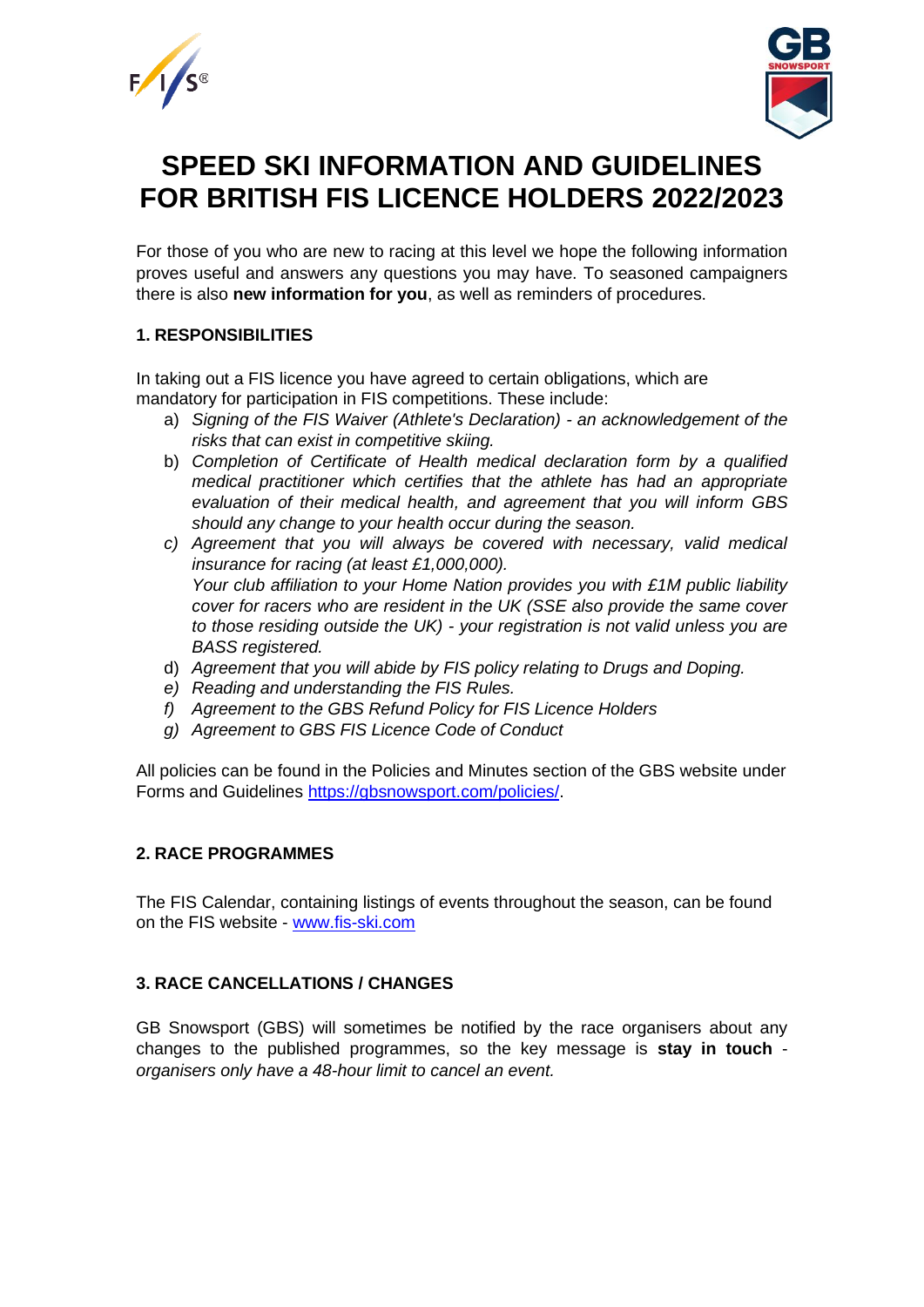

**4. ENTRIES, QUOTAS AND TIMESCALES**



Entries to all races listed in the FIS calendar will be made by GB Speed Ski. Only selected athletes will be entered into World Speed Ski Championships. You must complete your request to enter a race 10 days prior to the Team Captain's Meeting on the first day of the event, not the specific race. If you have any queries in relation to your race entries, please contact Millar Reid on [Scotsspeed@aol.com.](mailto:Scotsspeed@aol.com)

# *We regret that we cannot take race entry requests by telephone.*

# **FIS RACES**

Entry requests should be processed, no later than 10 days before the day of the team captain's meeting on the first day of the event, not the specific race.

# **RACE MEETING REPRESENTATION**

Team Captains' Meetings take place in the afternoon or evening before the race to determine the programme and start list. There should be no more than two people at these meetings to represent the whole GB Speed Ski entry although this is not always possible.

You should make every effort to have a presence at the race meeting; organisers do have the right to remove racers from the board who are not represented. You can represent yourself or your coach can represent you. Please ensure you arrive at least 10 minutes before the meeting begins. If you are unavoidably detained en route, it is vital that you phone the race office to confirm your participation. Race office numbers are listed on the FIS calendar and you should take a note of the number before you travel. Speed Ski GB / GBS takes no responsibility for racers being withdrawn from the start list if you are not represented at the Team Captain's Meeting.

# **GB SNOWSPORT REFUND POLICY**

GB Snowsport operates a **RESTRICTED REFUND** policy for FIS Licences.

**FIS Licences:** When you are selecting your FIS licence type, please ensure that you meet all of the necessary criteria and require the licence that you are applying for. If you make a mistake and either apply for the wrong licence in error or do not meet the criteria for the licence you have applied for, you may as a result be granted a licence which is of a reduced cost from the original fee paid, in this case the difference will be refunded after deduction of administration fees of 10 percent.

# **6. CHECKING FIS ENTRIES**

Due to computerisation by both FIS and GBS, GBS are able to obtain full listings of licence holders who:

- make double entries
- do not show up for events
- do not start second run

This information will be used in the implementation of any disciplinary sanctions.

# **DOUBLE ENTRIES AND WITHDRAWALS**

It contravenes FIS rules to enter more than one race on the same day and double entries that we identify will not be made by GBS. It is also important that withdrawals and cancellations should be communicated directly to GBS as quickly as possible.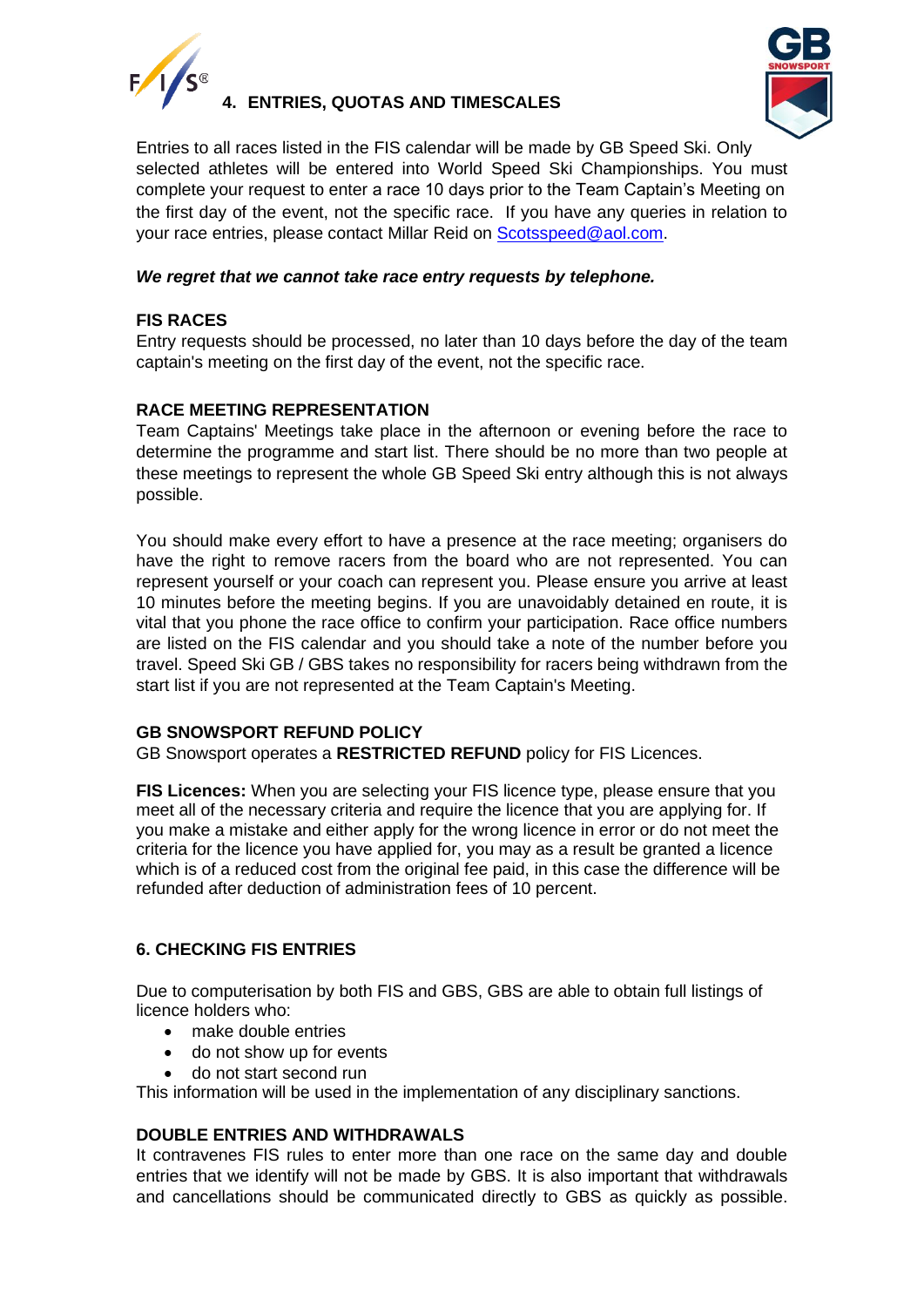

Repeated breaches of these regulations, shown up by the FIS Database, will result in disciplinary action.



# **DISCIPLINE**

All FIS licence holders are expected to have read and be bound by the International Ski Federation (FIS) rules [\(www.fis-ski.com\)](http://www.fis-ski.com/), the rules of the competition entered for and GBS FIS licence information and guidelines.

#### **SANCTIONS**

The following sanctions may be imposed by GBS for infringements of the above:

- Actions or behaviour that are considered breaches of discipline.
- Suspension of licence for a period relative to the seriousness of the incident.

# **7. RACE RESULTS**

Please visit the FIS results database at [www.fis-ski.com](http://www.fis-ski.com/)

#### **8. SPONSORSHIP**

FIS provide guidelines relating to sizes and style of permissible commercial markings. Different rules will apply at Olympic Winter Games. Details will be published annually on the FIS website and further information on the GBS website, although if in doubt you should contact the GBS office. Extract from [FIS Rules:](https://assets.fis-ski.com/image/upload/v1556105290/fis-prod/assets/Specifications_Commercial_Markings_on_Equipment_2019-20.pdf)

#### *2.5 Helmets and Headgear*

*2.5.1 Helmets and headwear may carry two commercial markings of the manufacturer with a maximum size of 15 cm², one on each side, placed above or below the ears. The front of helmets and headwear may only be used for the emblems of national teams, and sponsors, subject to art. 2.5.2 and 2.6.* 

*2.5.2 The front (middle) of helmets and all headwear worn in competition and within the competition area, to include flower and prize-giving ceremonies, interviews etc., must carry the identification of the National Association with a minimum size of 6 cm².*

*2.5.3 Helmets and headgear worn in competition may carry the name of an athlete. The athlete name with a maximum size of 20 cm² must be placed at the back of the helmet or, on the rear of a hat/headband for Cross-Country, Nordic Combined, namely when a helmet is not worn. The athlete name can only consist of the full name of the athlete in a standard font and size defined by FIS which will be the same for all athletes (currently font Arial and size max. 20cm²).*

#### **9. ANTI-DOPING**

# **Application of Anti-Doping Rules**

The UK Anti-Doping Rules shall apply to and shall bind all Athletes and Officials under the jurisdiction of GBS. Those to whom these Rules apply include:

• All Athletes and Officials who are members of, or licensed by GBS, including all GBS Teams and GBS Squads;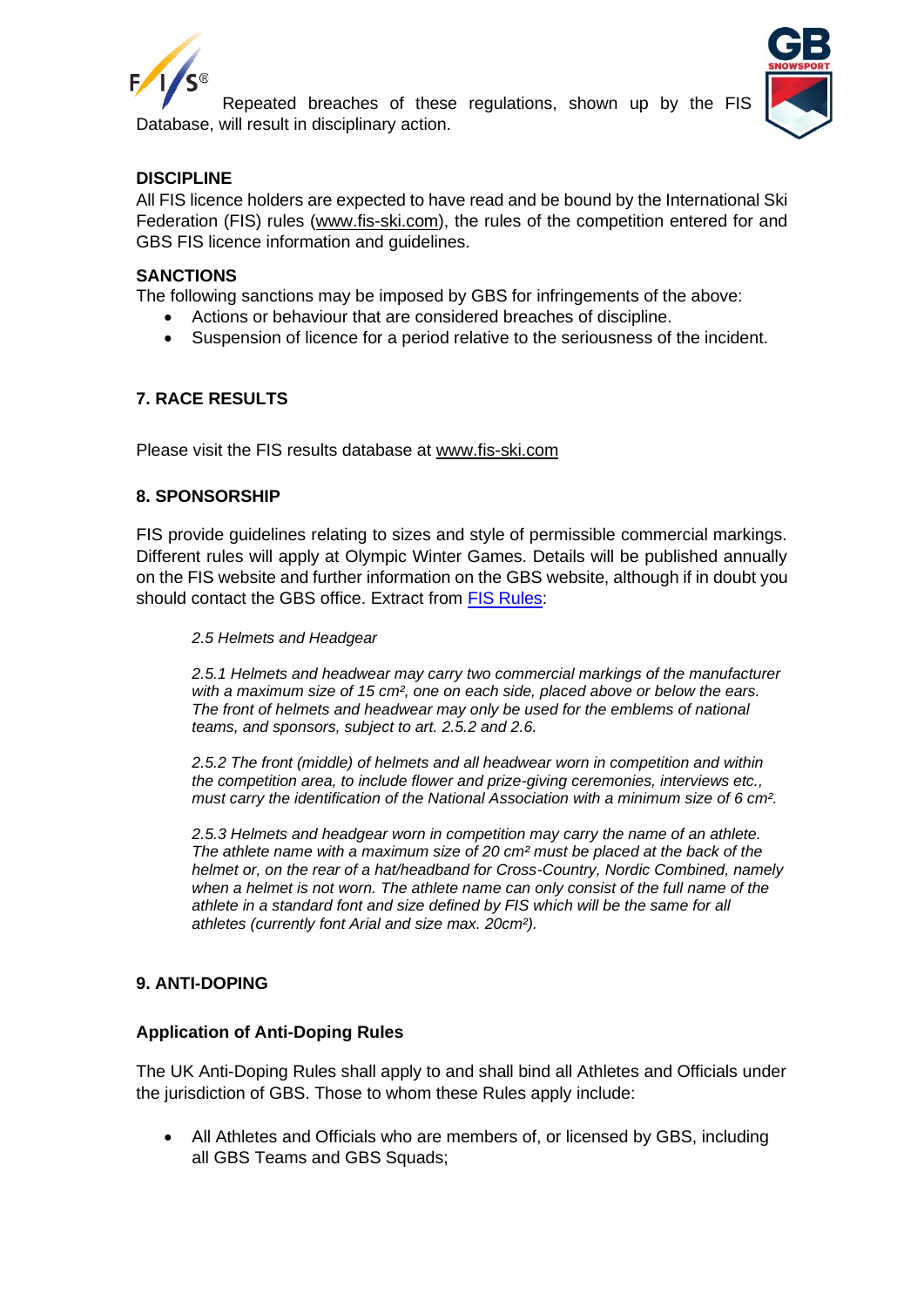



- All Athletes and Officials participating in Events, Competitions and other activities organised, convened, authorised or recognised by GBS;
- All Officials working with, treating or assisting an Athlete participating in a professional or sporting capacity; and
- Any other Athlete or Official who, by virtue of an accreditation, membership, licence, contractual arrangement or otherwise, is subject to the jurisdiction of GB Snowsport for the purposes of anti-doping, whether or not such person(s) is or are resident in the UK.

More information on UK Anti-Doping Rules and Violations can be found [here](https://www.ukad.org.uk/about/anti-doping-rules) (Rules) and [here](https://www.ukad.org.uk/sites/default/files/2020-12/UKAD%20ADRV%20infographic%20FINAL_0.pdf) (Violations).

# **Written Agreement Provisions**

Athletes shall be deemed to have made themselves familiar with, and hereby agrees to be bound by the UK Anti-Doping Rules and to submit to the authority of UK Anti-Doping and any other appropriate body in the application and enforcement of those Rules.

# **Disciplinary Actions**

Athletes must cooperate fully with any anti-doping investigations or proceedings, whether conducted by UK Anti-Doping or any other competent body. Failure to do so without acceptable justification may be treated as misconduct under the Code of Conduct.

If an Athlete commits an act of misconduct that relates to anti-doping but does not amount to a violation of the UK Anti-Doping Rules, GBS may bring disciplinary proceedings against that Athlete for such misconduct under Clause 6 of the Code of Conduct.

# **10. INJURIES AND INJURY STATUS**

When a FIS competitor injures him/herself and applies for the single penalty, the National Association (GBS) must apply to FIS as soon as possible for approval using the official form and submitting a medical certificate. It is the responsibility of the athletes to inform GBS of their injury.

The application of injury status is valid for one season and you must be inscribed on the FIS list for your injury status to be active e.g. if you are injured near the end of the season then you should renew your FIS licence for the following season and apply for continued injury status.

#### **You can only apply for injury status up until 30th April 2023.**

For more information about going on Injury Status, please speak directly to the Head Speed Ski Coach, Millar Reid [scotsspeed@aol.com.](mailto:scotsspeed@aol.com)

If you have any queries please do not hesitate to contact [fislicence@gbsnowsport.com](mailto:fislicence@gbsnowsport.com) regarding your licence, or [raceentry@gbsnowsport.com](mailto:raceentry@gbsnowsport.com) for race entries.